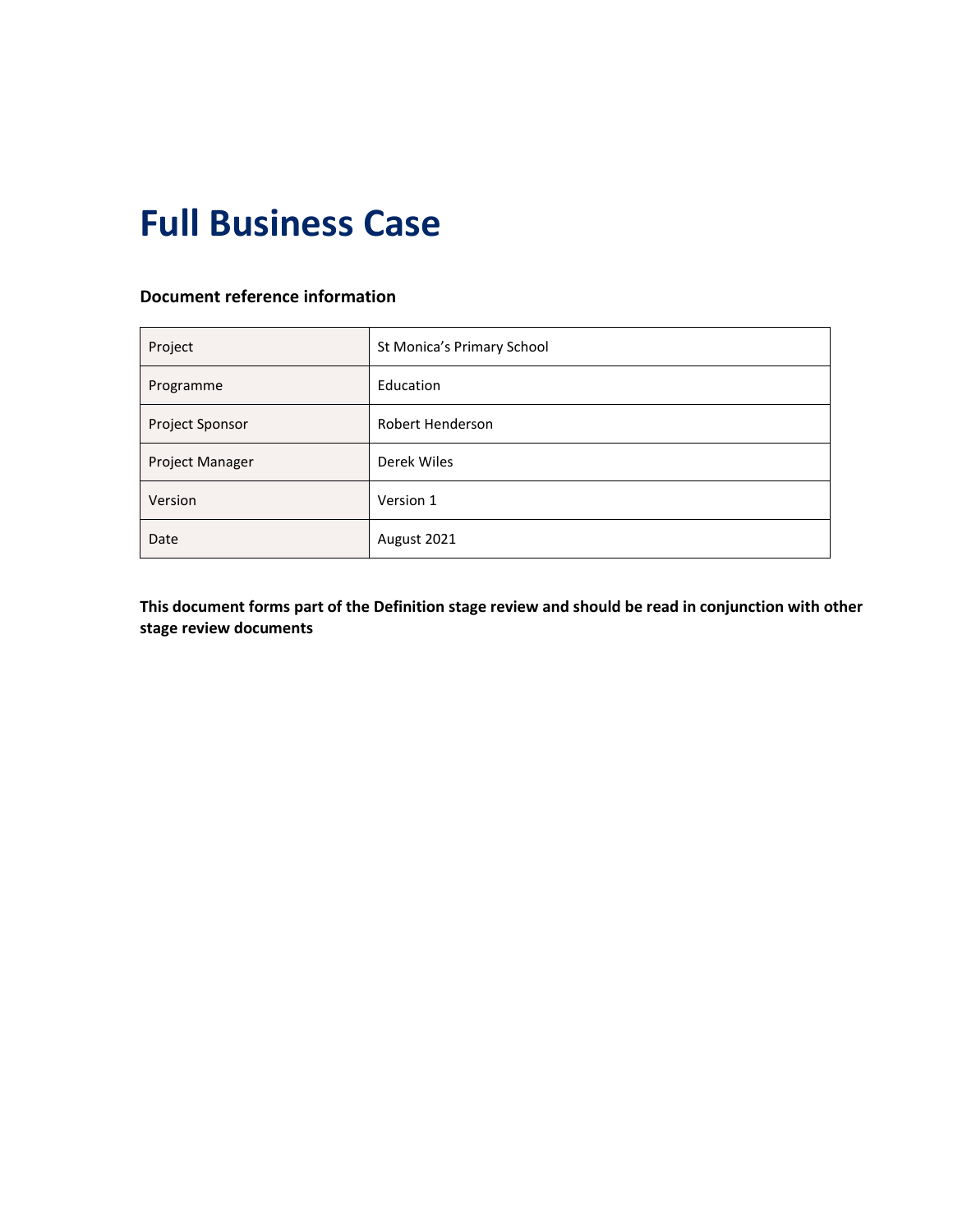

# **Version History**

| Version<br>No. | <b>Author</b> | <b>Change Notes</b> | Date    |
|----------------|---------------|---------------------|---------|
| 1              | Derek Wiles   | First Issue         | 17/9/21 |
|                |               |                     |         |
|                |               |                     |         |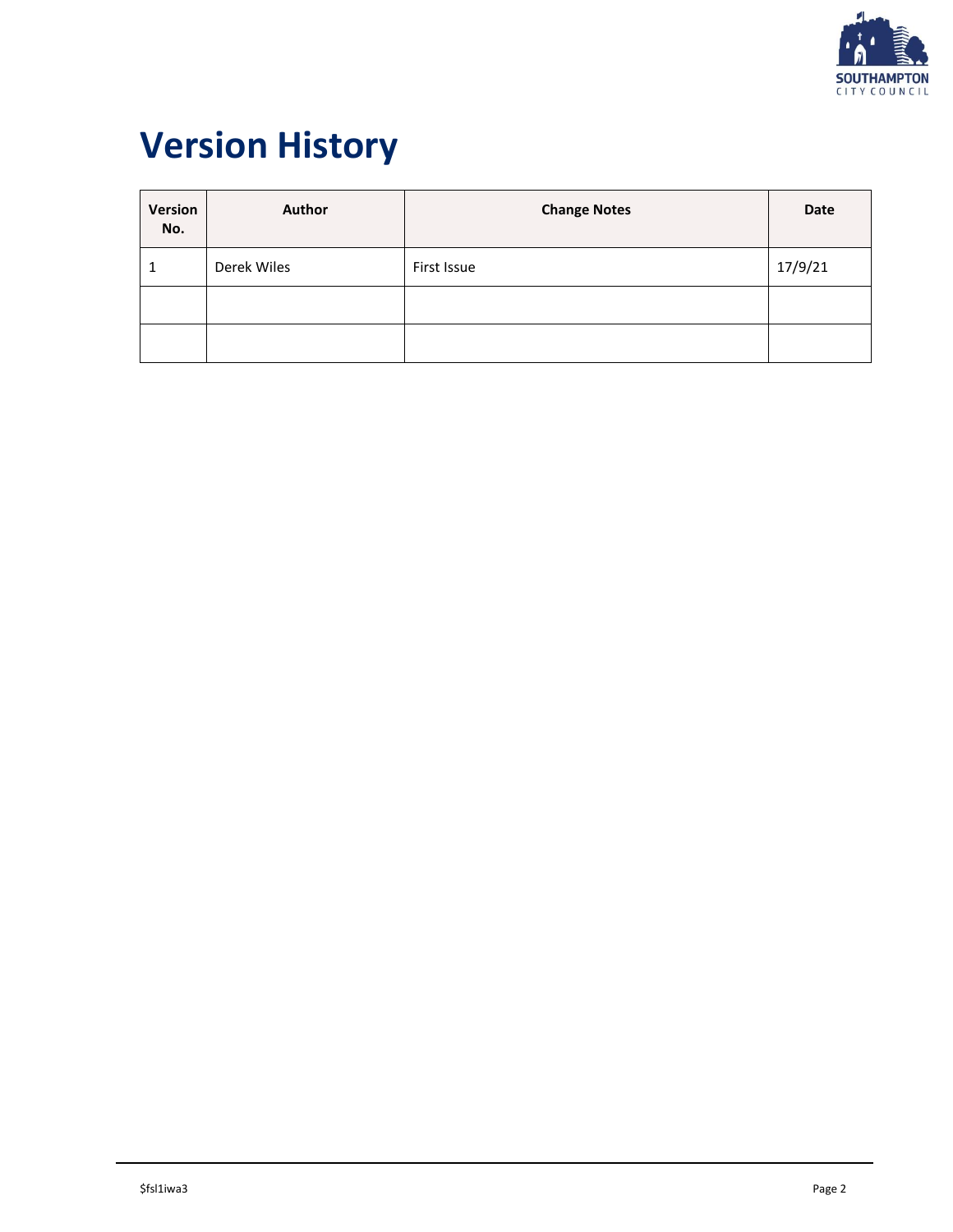

# **References**

| Ref No. | <b>Document</b>                                                                                                                   | Link             | <b>Version</b> |
|---------|-----------------------------------------------------------------------------------------------------------------------------------|------------------|----------------|
|         | St Monica's Junior School Site Consolidation<br>Feasibility Study.                                                                | Refer Appendix A | Rev 2.0        |
|         | SCC Condition Survey Allocation - St Monica's<br>Junior School D1 / D2 Priorities Summary And<br>Associated SCC Condition Survey. | Refer Appendix B | Rev 1.0        |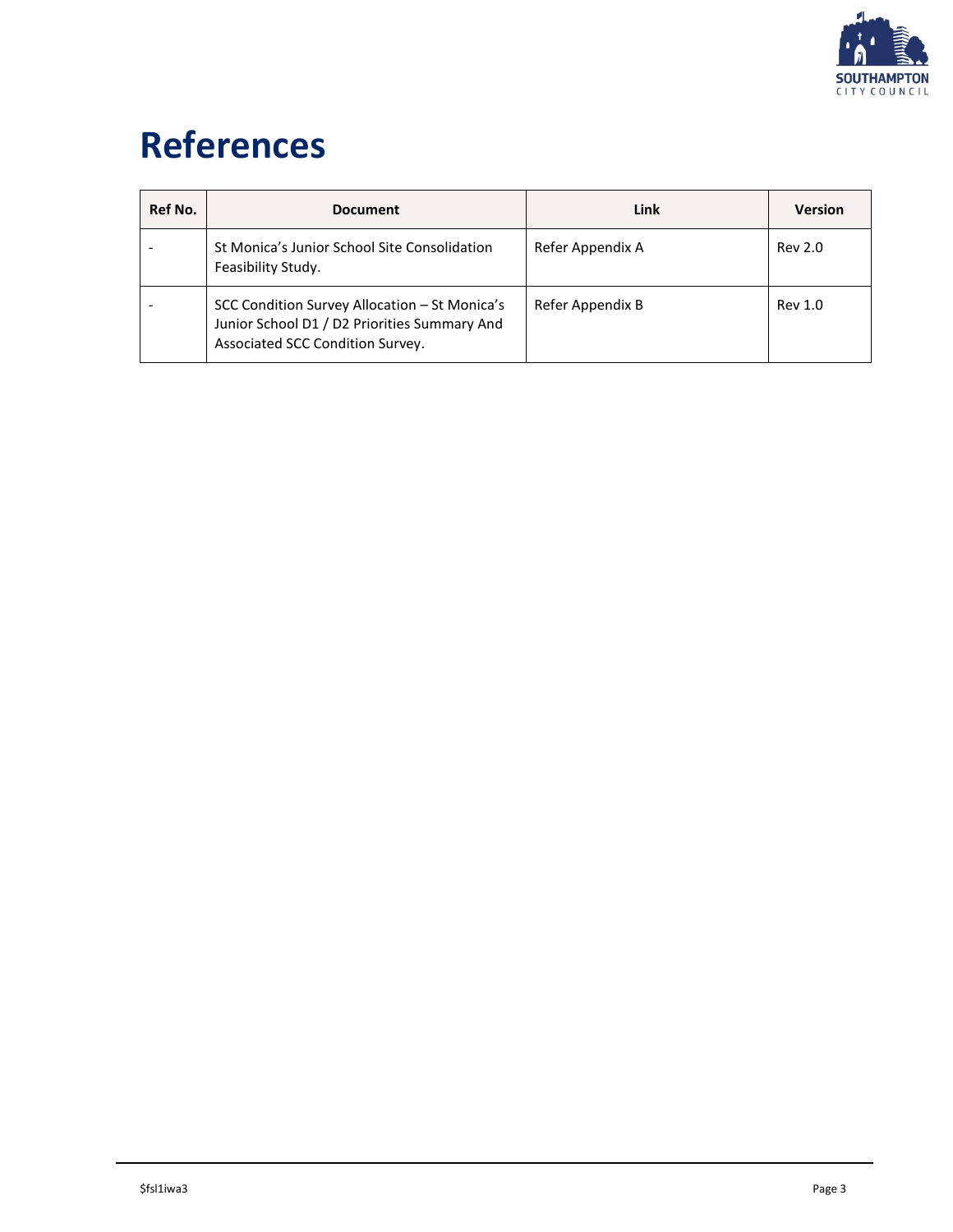

# **Table of Contents**

| $1_{-}$ |      |  |                                                                            |  |  |  |  |  |
|---------|------|--|----------------------------------------------------------------------------|--|--|--|--|--|
|         | 1.1. |  |                                                                            |  |  |  |  |  |
|         | 1.2. |  |                                                                            |  |  |  |  |  |
| 2.      |      |  |                                                                            |  |  |  |  |  |
| 3.      |      |  |                                                                            |  |  |  |  |  |
| 4.      |      |  |                                                                            |  |  |  |  |  |
|         | 4.1. |  |                                                                            |  |  |  |  |  |
|         | 4.2. |  |                                                                            |  |  |  |  |  |
|         | 4.3. |  |                                                                            |  |  |  |  |  |
| 5.      |      |  |                                                                            |  |  |  |  |  |
| 6.      |      |  | Summary of resources needed to achieve Deployment and Transition Stages 12 |  |  |  |  |  |
| 7.      |      |  |                                                                            |  |  |  |  |  |
| 8.      |      |  |                                                                            |  |  |  |  |  |
| 9.      |      |  |                                                                            |  |  |  |  |  |
| 10.     |      |  |                                                                            |  |  |  |  |  |
| 11.     |      |  |                                                                            |  |  |  |  |  |
| 12.     |      |  |                                                                            |  |  |  |  |  |
| 13.     |      |  |                                                                            |  |  |  |  |  |
|         |      |  |                                                                            |  |  |  |  |  |
|         |      |  |                                                                            |  |  |  |  |  |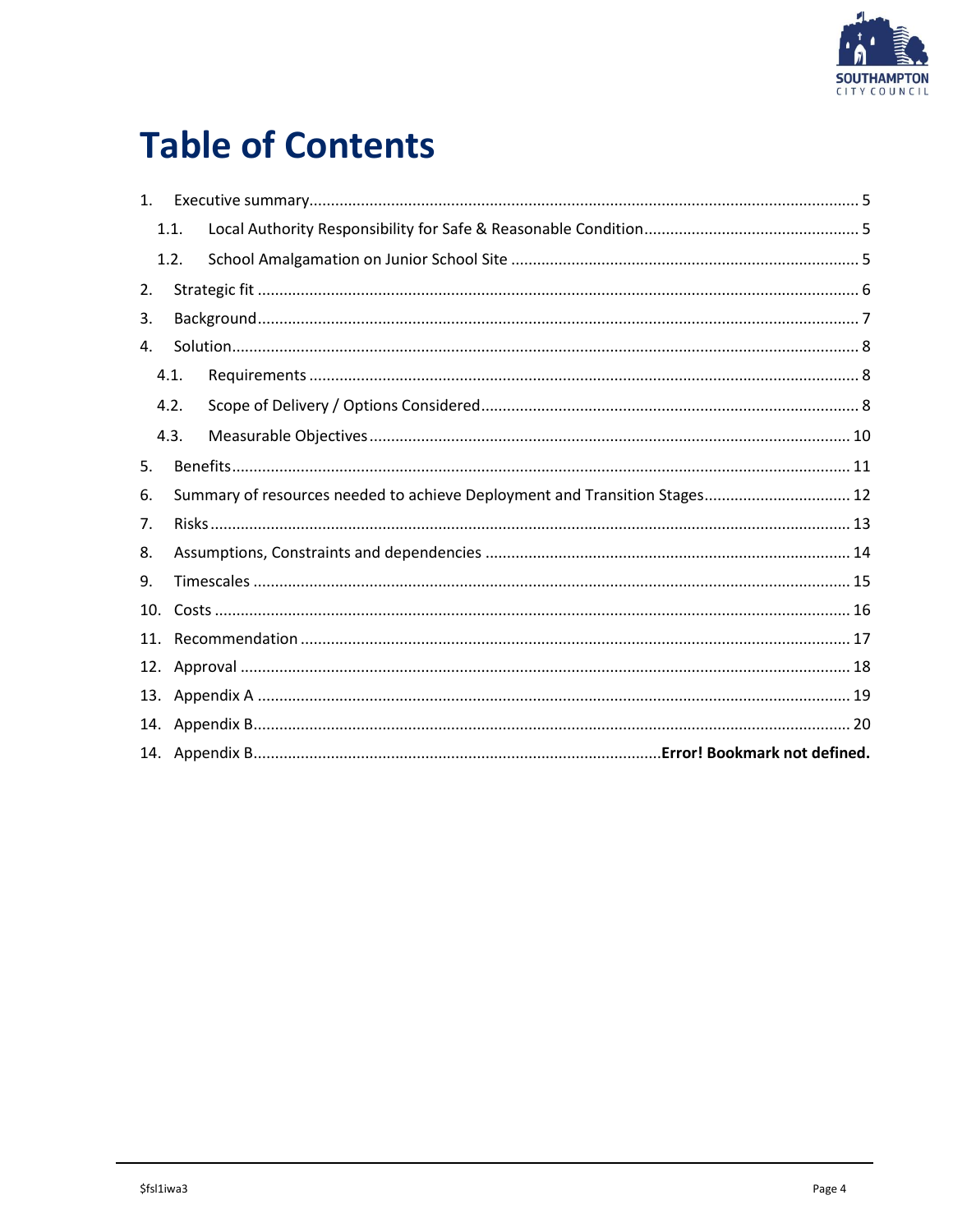

### <span id="page-4-0"></span>**1. Executive summary**

St Monica's was subject to an Ofsted inspection in 2019 and as a result was deemed 'Inadequate'. As a consequence, the Regional Schools Commissioner, (RSC) placed a Direct Academy Order (Statutory Notice) requiring the school to become an Academy (Forced Academisation).

In the case of St Monica's School, the nominated Academy Trust for the proposed operation of the school via academisation is the Inspire Trust.

<span id="page-4-1"></span>This Business Case details two areas required to be progressed as part of the academisation.

#### **1.1. Local Authority Responsibility for Safe & Reasonable Condition**

The Local Authority has a responsibility to ensure school accommodation is in a safe and in reasonable condition as part of the transfer arrangements to an academy trust. (This is a Statutory Obligation under the Academies Act 2010, s4, s8)

Costs in relation to SCC Condition Survey (Priority Works D1 'Works Required Within 12 Months' & D2 'Works to Be Reviewed After 12 Months') are detailed in Appendix 2. It is proposed to fund these elements of work via a Transfer Agreement with works to be undertaken direct by the Inspire Trust.

#### <span id="page-4-2"></span>**1.2. School Amalgamation on Junior School Site**

When the Inspire Trust took on the management of the school, they stated their preference that the current Infant and Junior School sites be amalgamated onto the Junior School site to facilitate effective management of the school.

Amalgamating the school onto the Junior School site also frees up the Infant School site for utilisation within SCC Education Services preferred option for the developing SEND Expansion Programme.

To facilitate the School amalgamation the Council would fund the provision of two permanent classrooms and three temporary classrooms to accommodate the pupil's amalgamation onto one site.

Costs in relation to the amalgamation are detailed in Appendix 1 'St Monica's Junior School Site Consolidation Feasibility Study'. It is proposed to fund these elements of work via a Transfer Agreement with works to be undertaken direct by the Inspire Trust.

Approval is sought for:

- 1. Capital Funding allocation to be made to fund the SCC R&M statutory commitments as part of the forced academisation of St Monica's infant School, together with the provision of two number permanent modular classrooms to facilitate amalgamation onto the Junior School site in the sum of £1,262,000 (Breakdown Included Below).
- 2. Revenue funding approved at February 2021 Cabinet, and subsequently revised to £690,000 in the July Update due a revision in the projected PAN, is utilised to fund provision of three number temporary classrooms over academic years 2022/23 – 2025/26 in the sum of £689,000 (Breakdown Included Below).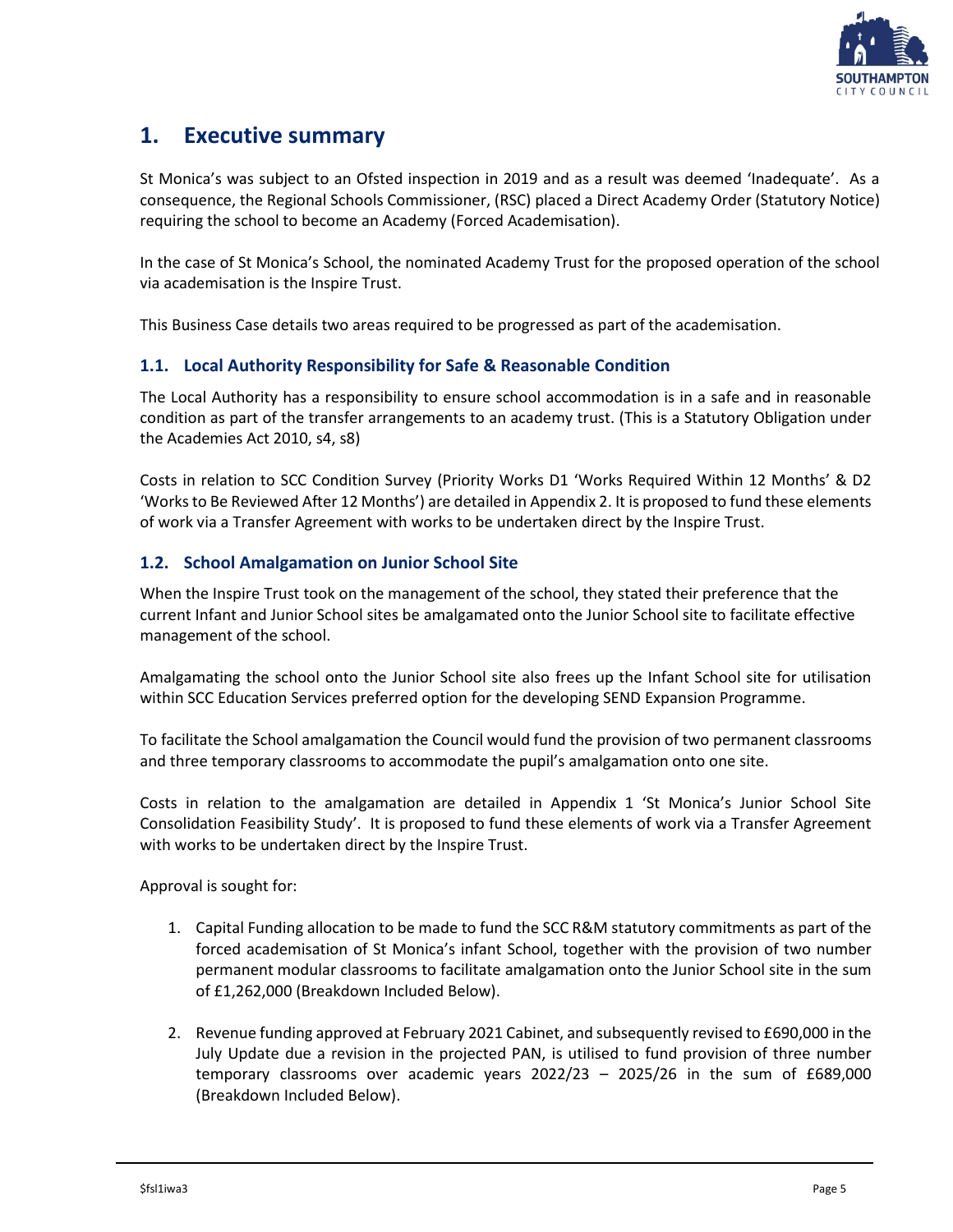

## <span id="page-5-0"></span>**2. Strategic fit**

What is the basis for the business case?

To facilitate the academisation of St Monica's Primary School incorporating the amalgamation of the infant & Junior Schools onto the Junior School site.

| Invest to save                     |   |
|------------------------------------|---|
| <b>Supporting Council outcomes</b> | ⊠ |

What impact might this have?

|                                                                                | <b>Yes</b> | <b>No</b> | Council<br>outcome(s)<br>impacted | Focus area(s)                         |
|--------------------------------------------------------------------------------|------------|-----------|-----------------------------------|---------------------------------------|
| Will this impact across the council/partners/multiple<br>departments?          |            | No.       |                                   |                                       |
| Will this impact on service users and/or protected groups<br>(equalities)?     |            |           | Education<br>Well Being           | Improve the<br>Quality Of<br>Learning |
| Is there potential for significant<br>political/financial/reputational impact? | Yes        |           |                                   | Opportunities                         |
| Will this mean we collect, store or use our data<br>differently?               |            | No.       |                                   |                                       |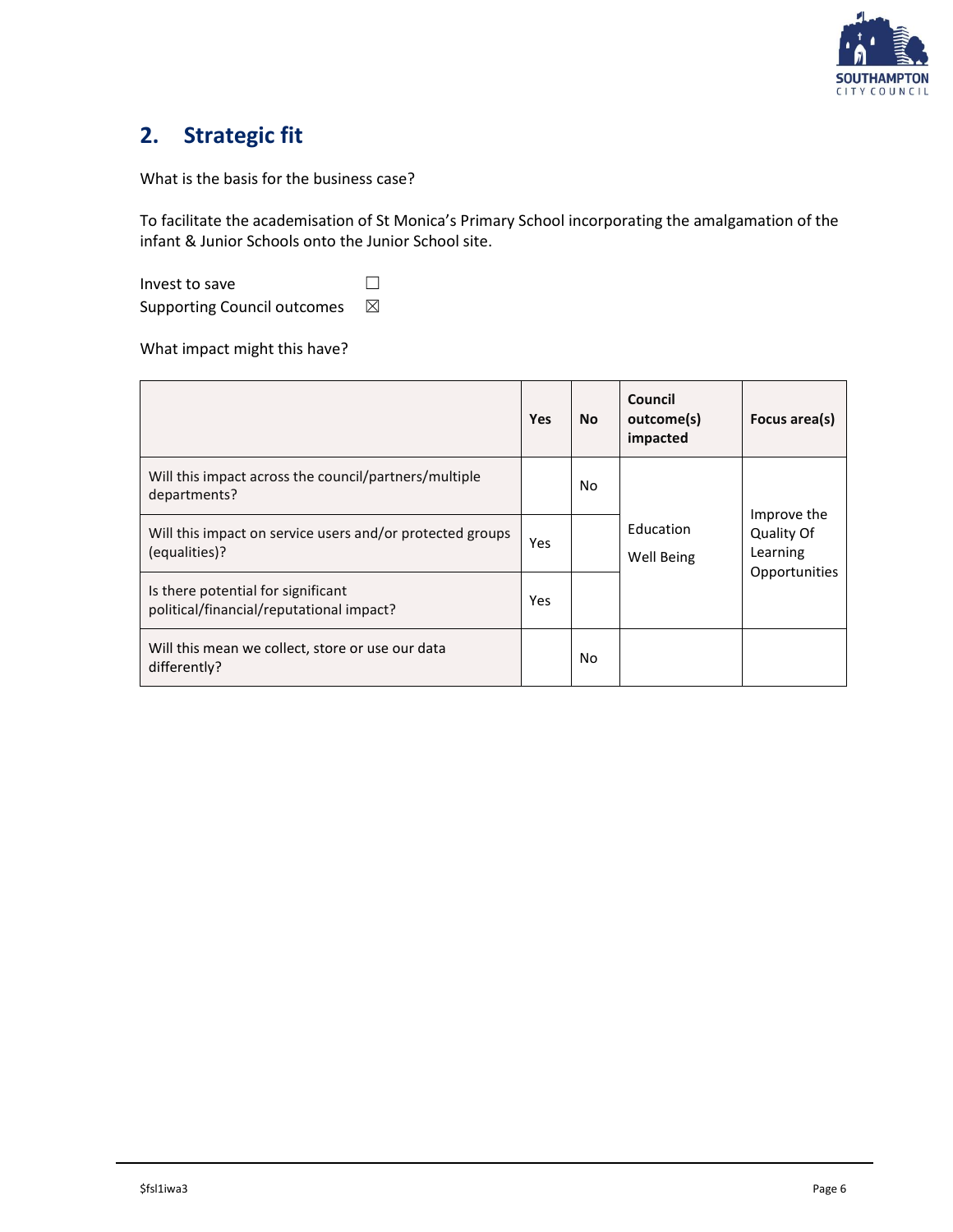

## <span id="page-6-0"></span>**3. Background**

St Monica's was subject to an Ofsted inspection in 2019 and as a result was deemed 'Inadequate'. As a consequence, the Regional Schools Commissioner, (RSC) placed a Direct Academy Order (Statutory Notice) requiring the school to become an Academy (Forced Academisation). In the case of St Monica's School, the nominated Academy Trust for the proposed operation of the school via academisation is the Inspire Trust. The school is planned to transfer to Inspire Trust on  $1<sup>st</sup>$  January 2022.

The school is currently operated as a split site, with the Infant and Junior sites are housed in different buildings approximately a quarter of a mile apart.

When the Inspire Trust took on the management of the school, they stated their preference that the current Infant and Junior School sites be amalgamated onto the Junior School site to facilitate effective management of the school. Amalgamation onto the Junior school site would require the provision of three temporary modular classroom units and two permanent modular classroom units. The three temporary classrooms units are required to accommodate the current number of infant age pupils. Due to demographic changes however, this number will reduce in coming years and it is anticipated that the number of temporary classrooms will reduce by one per year, eventually leaving only the two permanent classrooms and associated toilet facilities.

Associated with the additional classrooms there is a legal requirement to ensure that the fabric of the Junior site at the point of transfer to the Trust is in an appropriate and safe state as set out in the DfE Guidance on School Transfers to Academy Trusts.

The amalgamation of the school onto the Junior School site would also free up the current Infant School for use in SCC Educations current proposed option for the developing SEND Expansion Programme.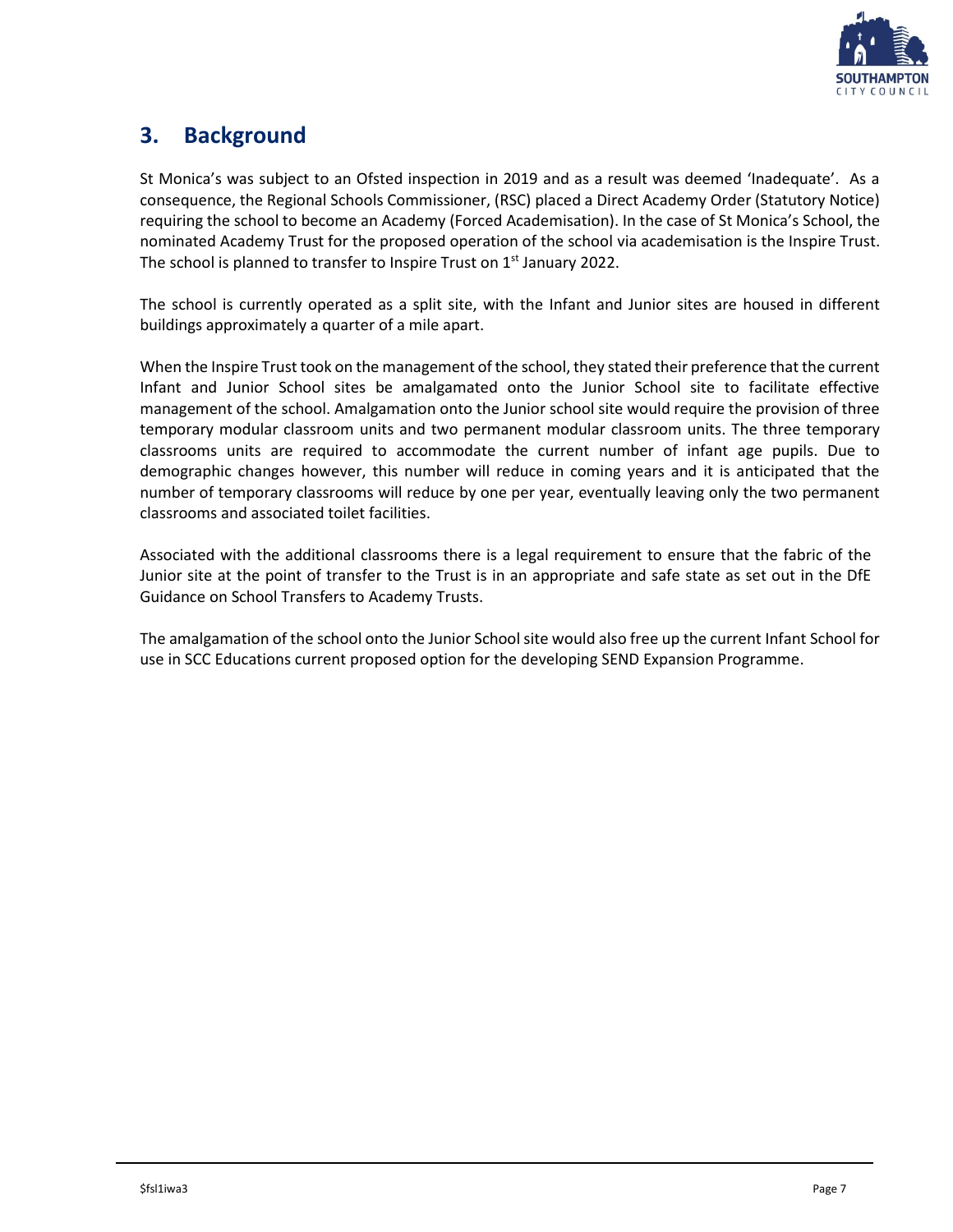

### <span id="page-7-0"></span>**4. Solution**

#### <span id="page-7-1"></span>**4.1. Requirements**

To facilitate the academisation of St Monica's Primary School to the Inspire Trust, complying with the Councils Statutory obligations to provide accommodation is a safe and reasonable condition.

To facilitate amalgamation of the school onto the Junior School, vacating the Infant School site for utilisation as part of SCC Educations preferred option for the SEND Expansion Programme.

#### <span id="page-7-2"></span>**4.2. Scope of Delivery / Options Considered**

#### **Option 1 – Do Nothing – Not Recommended**

The do-nothing option would not address the Council Statutory obligations under the forced academisation of St Monica's Primary School. It would maintain the current split site which has proven to be problematic to the effective management and running of the school. Additionally, it will not allow the existing Infant School site to be vacated for utilisation as part of SCC Educations preferred option for the SEND Expansion Programme.

**Option 2 - Undertake St Monica's Junior & infant School D1 & D2 R&M Priorities (D1 Priorities = Those from SCC Condition Survey for review within 12 months and D2 Priorities = Those from SCC Condition Survey for review after 12 months) Only to Comply with Statutory Requirements Under the Forced Academisation Of the St Monica's Primary School, maintaining school provision on Infant & Junior School Sites – Not Recommended**

To undertake the D1 & D2 priorities on both sites to meet legal obligation on the Council as set out in the DfE Guidance on School Transfers to Academy Trusts.

It would not however address the management issues of the Trust in respect of running the school on two sites, or free up the Infant School for utilisation as part of SCC Educations preferred option for the SEND Expansion Programme. It should be noted that the project is only at feasibility stage and not been approved.

Overall cost to undertake D1 & D2 R&M Priorities on both sites would cost £2,04M and would all be capital spend resulting in a revenue saving.

#### **Option 3 – Undertake St Monica's Junior School D1 & D2 R&M Priorities (D1 Priorities = Those from SCC Condition Survey for review within 12 months and D2 Priorities = Those from SCC Condition Survey for review after 12 months) Only to Comply with Statutory Requirements Under the Forced Academisation Of the St Monica's Primary School, Amalgamation of St Monica's School onto The Junior School Site- Recommended**

The amalgamation of St Monica's school onto one site will enable the Trust to operate the school on one site which will ensure an enhanced education provision. Additionally, it will allow the existing Infant School site to be vacated for utilisation as part of the SEND Expansion Programme. The improvements to the fabric of the Junior School will ensure all health and safety requirements are met as a legal obligation on the Council as set out in the DfE Guidance on School Transfers to Academy Trusts.

Overall cost to undertake D1 & D2 R&M Priorities together with provision of permanent and temporary accommodation would cost £1,951,000 as detailed in table below.

Option 3 as detailed above is the recommended option to progress. It is proposed that the Inspire Trust will carry out the required R&M Priorities, together with the School Amalgamation Works, which will be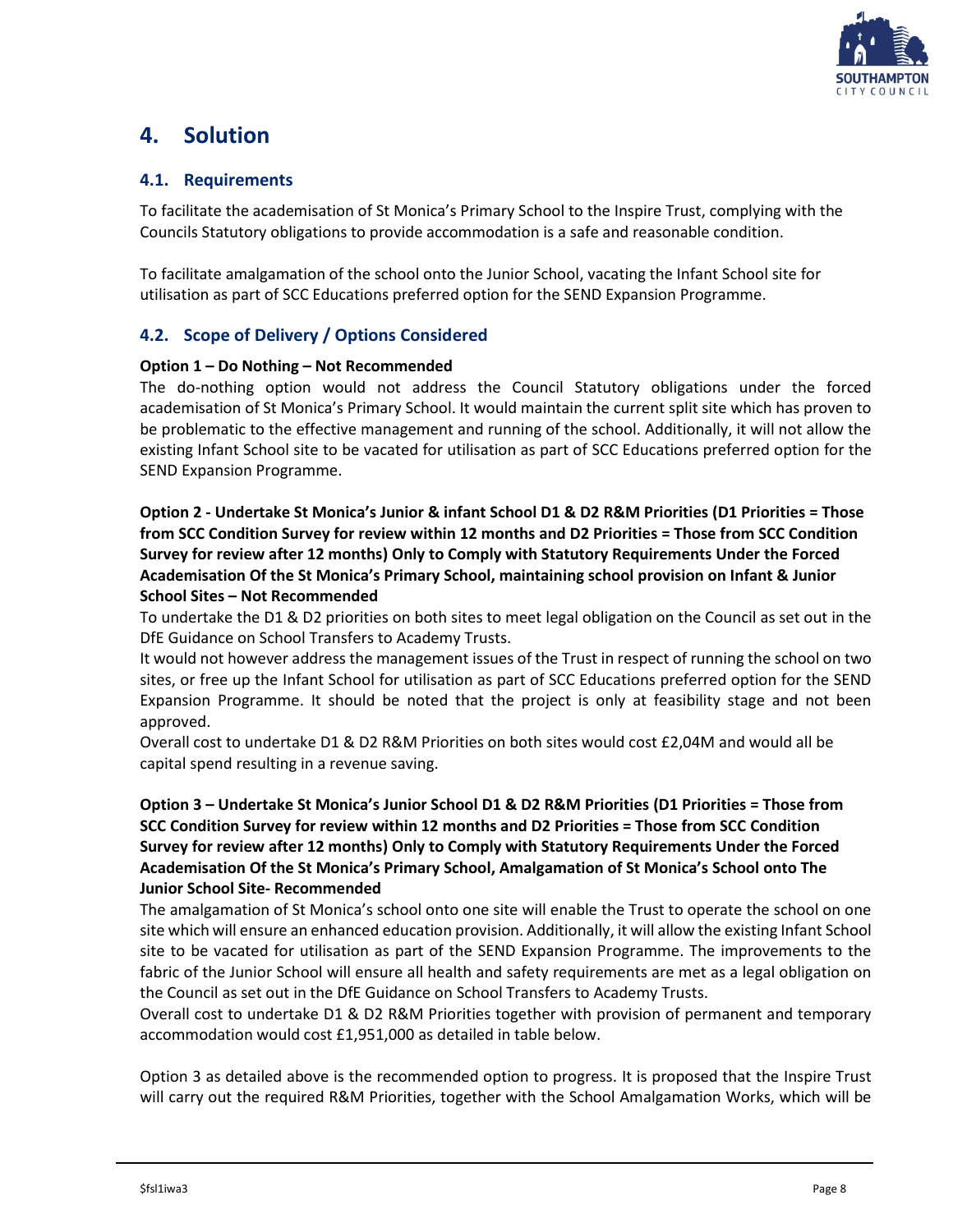

funded by the Council via a Transfer Agreement as part of the School Academisation. This would be undertaken via a Transfer Agreement as part of the Academisation Agreement, with funding passed to the Trust to undertake the required works. The Transfer Agreement would encompass conditions ensuring that the required works are undertaken in line with SCC requirements and value for money is demonstrated.

Funding requirements, and associated profiling, are detailed in the table below. Revenue funding has already been approved at February 2021 Council and revised in the July update, although approval to transfer to the school under a Funding Agreement is sought. Capital funding has not been approved and approval is requested to add funding to the Capital Programme.

The recommendations assume that the SEND reconfiguration proceeds, and that funding is made available to fulfil the current plans. There is potential risk that if the reconfiguration is not fulfilled that the Infant School site may not be used for the purposes currently proposed.

| <b>Works</b>                                                      | Revenue     | Capital     | Total         |
|-------------------------------------------------------------------|-------------|-------------|---------------|
| Modular Provision (Temporary &<br>Permanent)                      | £678,000.00 | £350,000.00 | £1,028,000.00 |
| R&M D1 & D2 Priorities                                            | £0.00       | £908,000.00 | £908,000.00   |
| Internal SCC Costs                                                | £11.000     | £4,000      | £15,000       |
| <b>Grand Total</b>                                                | £689,000.00 | £1,262,000  | £1,951,000.00 |
| <b>Current Approved Budget</b><br><b>Allocation (July Update)</b> | £690,000.00 | £0.00       | £690,000.00   |

Funding Requirements:

There will need to be a revenue virement to align with the updated profile and reduce by £1,000.

The capital works totalling £1.262M are to be funded by Schools Condition Allocation (SCA) grant.

#### Indicative Projected Funding Profiling:

|                      | 2021/22 | 2022/23   | 2023/24 | 2024/25 | 2025/26 | 2026/27 | <b>Total</b> |
|----------------------|---------|-----------|---------|---------|---------|---------|--------------|
| Capital R&M (1)      |         | 885,000   | 23,000  |         |         |         | 908,000      |
| Capital              | 35,000  | 307,000   | 8,000   |         |         |         | 350,000      |
| Modulars (2)         |         |           |         |         |         |         |              |
| SCC Costs (4)        | 4,000   |           |         |         |         |         | 4,000        |
| <b>Total Capital</b> | 39,000  | 1,192,000 | 31,000  |         |         |         | 1,262,000    |
| Revenue              | 52,000  | 486,000   | 53,000  | 38,000  | 34,000  | 15,000  | 678,000      |
| Modulars (3)         |         |           |         |         |         |         |              |
| SCC Costs (4)        | 11,000  |           |         |         |         |         | 11,000       |
| <b>Total Revenue</b> | 63,000  | 486,000   | 53,000  | 38,000  | 34,000  | 15,000  | 689,000      |
| <b>Total</b>         | 102,000 | 1,678,000 | 84,000  | 38,000  | 34,000  | 15,000  | 1,951,000    |

(1) Assumed Undertaken by Inspire Trust 2022/23 With Retention 2023/24

(2) Assumed Fee Expenditure 2021/22 With Installation 2022/23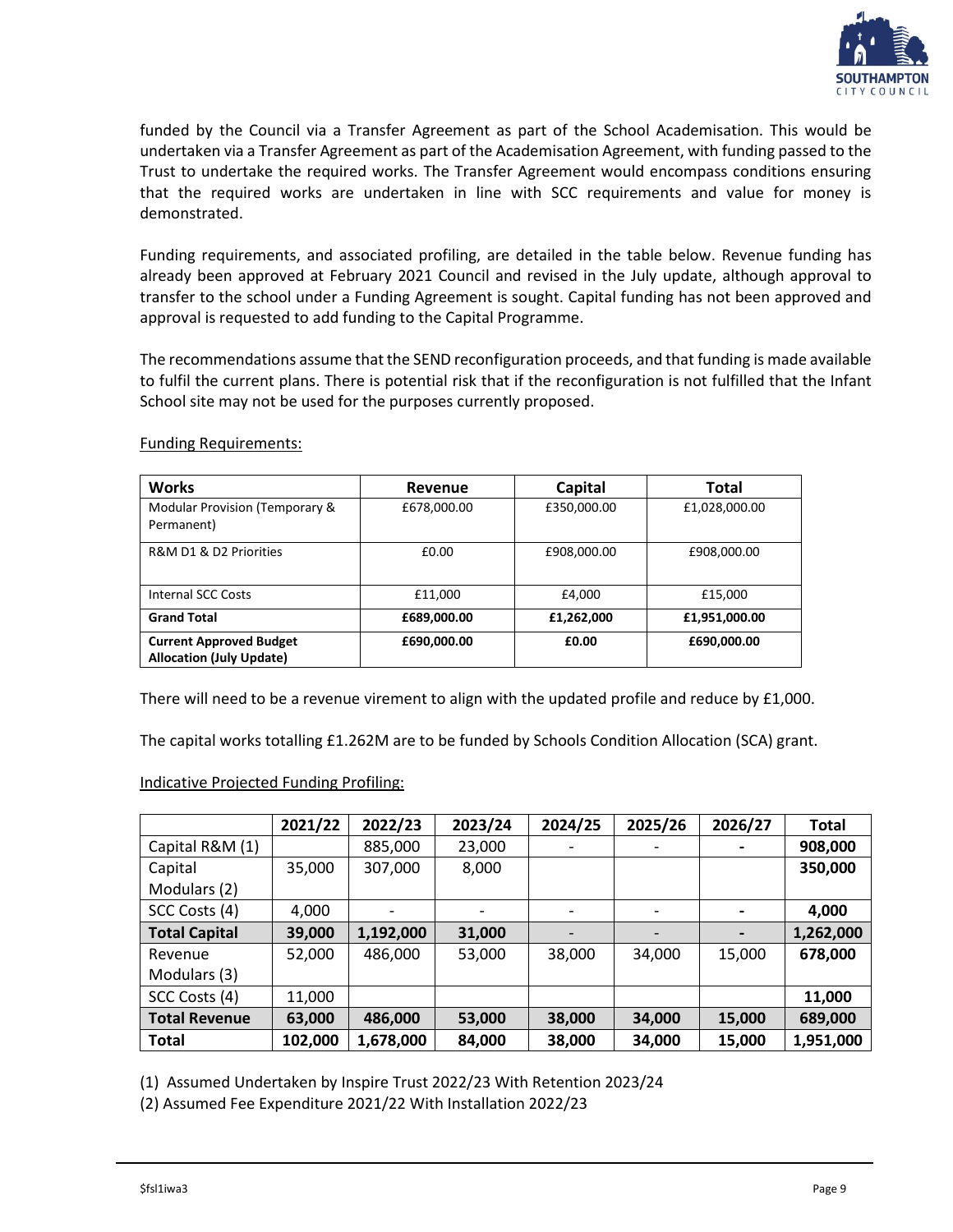

- (3) Assumed Fee Expenditure 2021/22 With Installation 2022/23 And Rental Till 2026/27
- (4) SCC Internal Costs (Not Part of Funding Agreement)

<span id="page-9-0"></span>There will need to be a revenue virement to align with the updated profile

#### **4.3. Measurable Objectives**

- 1 Improvement to the fabric of St Monica's Junior School
- 2 Ofsted Rating Approvements
- 3 Delivery of Temporary & Permanent Classroom Accommodation for Start Of 2022/23 Academic Year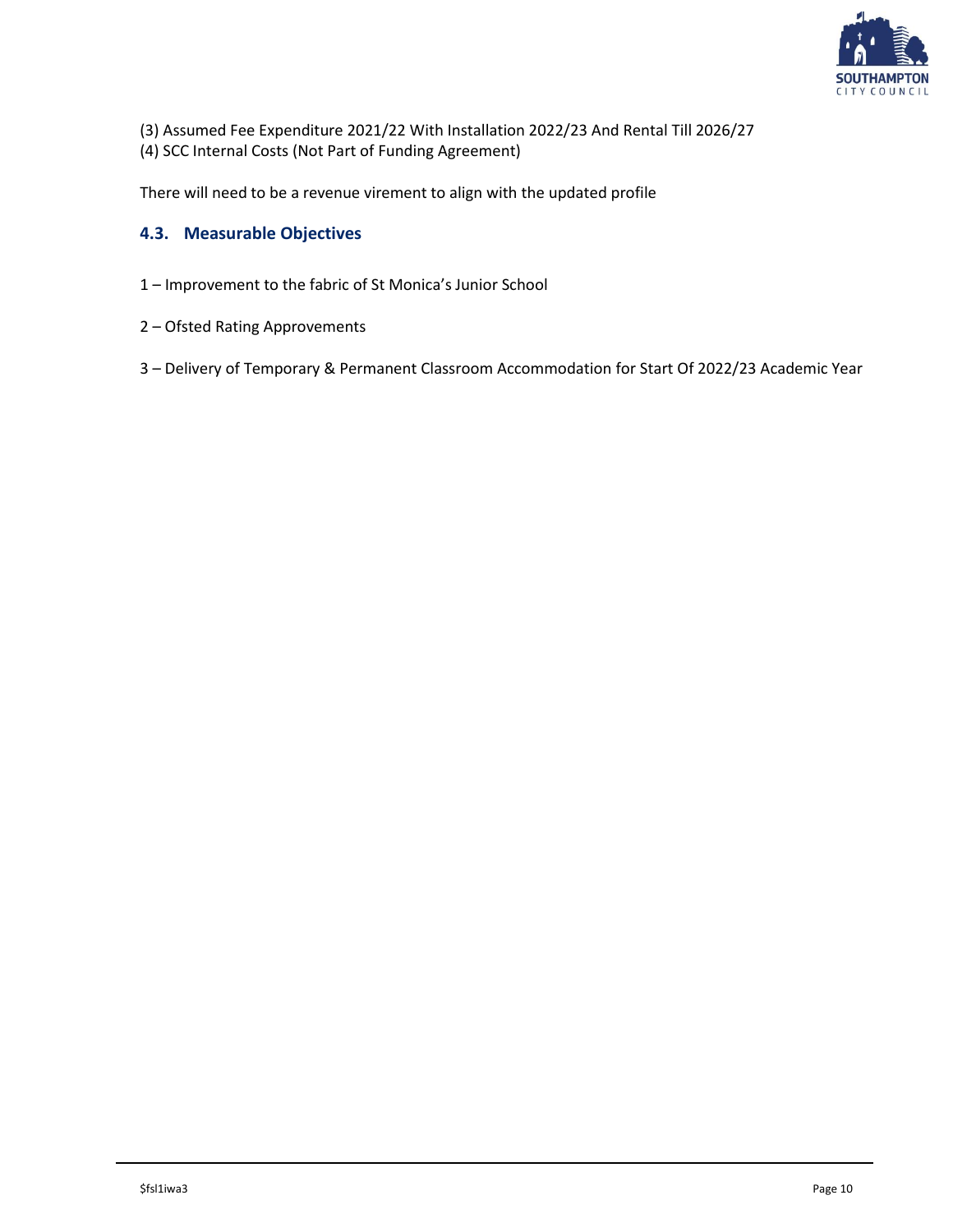

# <span id="page-10-0"></span>**5. Benefits**

| <b>Benefit</b>                                                    | <b>Baseline</b> | <b>Baseline</b><br><b>Date</b> | <b>Target</b> | <b>Benefit</b><br>Owner | How benefit measured | <b>Frequency of</b><br>measurement | When will<br>benefit be<br>reportable |
|-------------------------------------------------------------------|-----------------|--------------------------------|---------------|-------------------------|----------------------|------------------------------------|---------------------------------------|
| Education<br>Benefit of<br>Operation on<br>One Site               |                 |                                |               |                         |                      |                                    |                                       |
| Improving<br>Learning<br>Environment                              |                 |                                |               |                         |                      |                                    |                                       |
| Releasing of<br>Infant Site For<br>SEND<br>Expansion<br>Programme |                 |                                |               |                         |                      |                                    |                                       |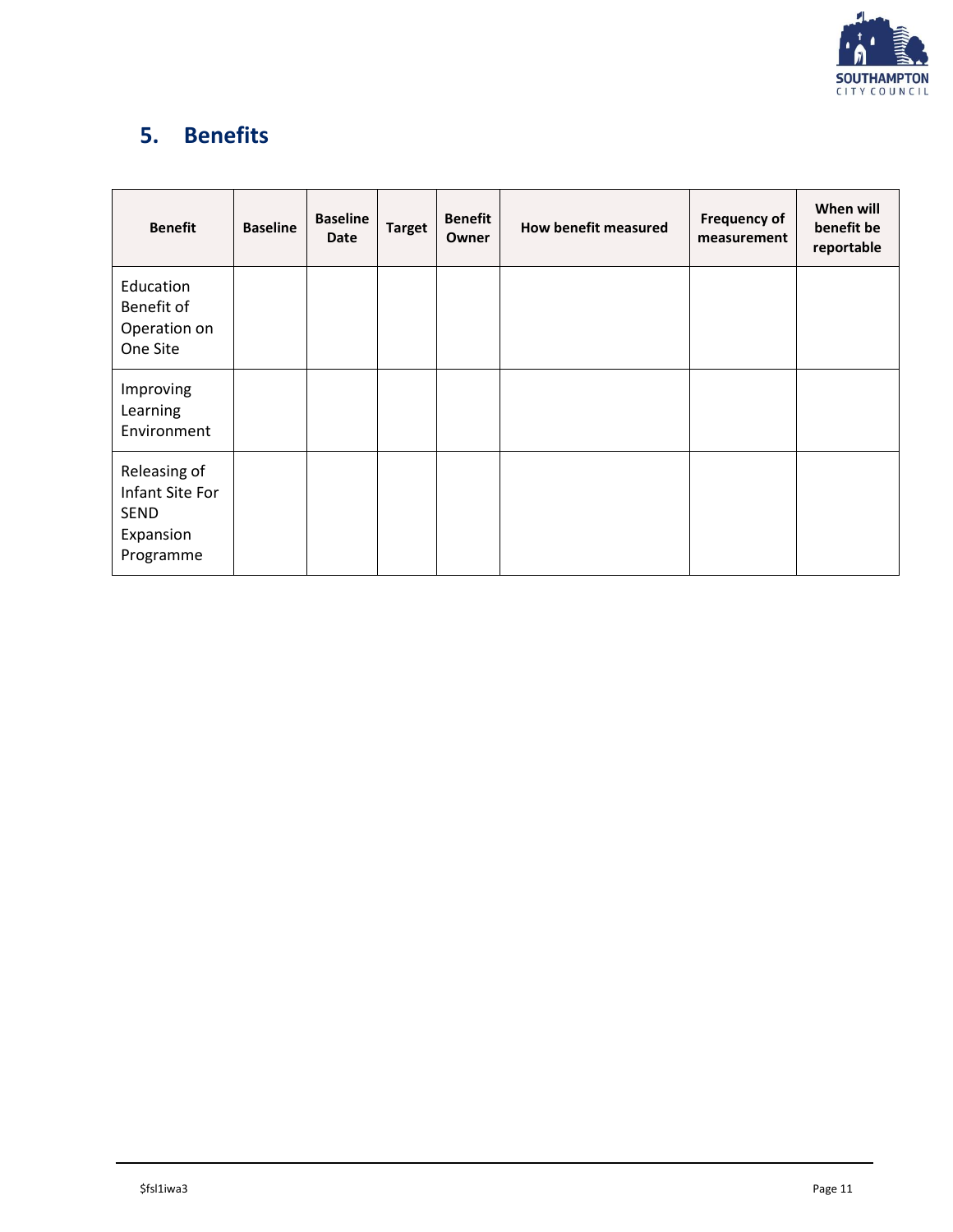

# <span id="page-11-0"></span>**6. Summary of resources needed to achieve Deployment and Transition Stages**

Expected number of hours/weeks/months

| Role                               | <b>FTE</b> | Duration/effort                       |
|------------------------------------|------------|---------------------------------------|
| <b>SCC Education Services</b>      | 1FTE       | $\frac{1}{2}$ day / week for 4 months |
| <b>SCC Property Services</b>       | 1FTE       | $\frac{1}{2}$ day / week for 4 months |
| <b>SCC Legal Services</b>          | 1FTE       | $\frac{1}{2}$ day / week for 4 months |
| <b>SCC Valuation &amp; Estates</b> | 1FTE       | 1/2 day / week for 4 months           |
| <b>SCC Finance</b>                 | 1FTE       | 2-3 Days                              |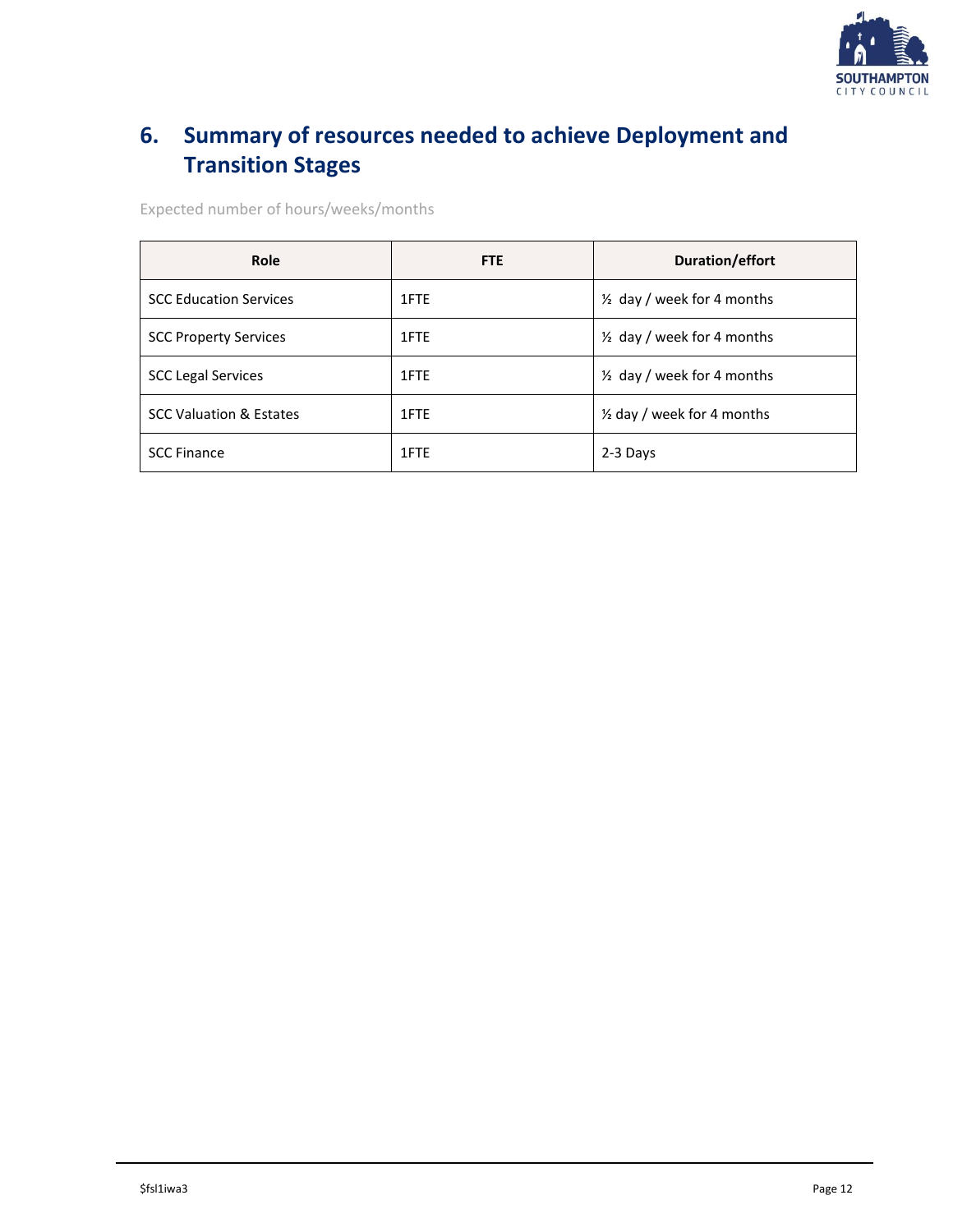

## <span id="page-12-0"></span>**7. Risks**

| <b>Risk</b>                                                                                                                                                                                                                                                                                       | Probability* | Impact**                                                                                                                                                | <b>Identifying controls</b>                                                                                                                                                                              |
|---------------------------------------------------------------------------------------------------------------------------------------------------------------------------------------------------------------------------------------------------------------------------------------------------|--------------|---------------------------------------------------------------------------------------------------------------------------------------------------------|----------------------------------------------------------------------------------------------------------------------------------------------------------------------------------------------------------|
| Failure to secure the finance to<br>undertake the necessary works<br>for academisation will further<br>delay the conversion of the school<br>to an academy against the<br>statutory requirement as defined<br>by the Direct Academy Order<br>issued by the Regional School<br>Commissioner, (RSC) | 3            | 4<br>Statutory works<br>required to facilitate<br>academisation will not<br>be able to be<br>undertaken                                                 | N/A                                                                                                                                                                                                      |
| Failure to secure the finance to<br>undertake the amalgamation<br>works to the Junior School site.                                                                                                                                                                                                | 3            | 4<br>Impact on<br>management of St<br>Monica's Primary<br>School.<br>Unable to progress<br><b>SCC Educations</b><br>preferred SEND<br>Expansion Option. | N/A                                                                                                                                                                                                      |
| Inspire Trust not able to provide<br>temporary / permanent<br>accommodation to facilitate<br>amalgamation to Junior School<br>Site.                                                                                                                                                               | 3            | 4<br>Requirement for<br>continued occupation<br>/ licence for Infant<br>School site. Infant<br>school not vacated for<br>September 2022.                | Ensure delivery viability<br>confirmed by Inspire Trust<br>identified in Funding<br>Agreement and works<br>monitored.<br>Any delay would be Inspire<br>Trusts responsibility and<br>financial obligation |

\*Probability score 1-very unlikely, 2-unlikely, 3-possible, 4-likely, 5- very likely

\*\*Impact score 1-minor, 2-moderate, 3-significant, 4-major, 5-critical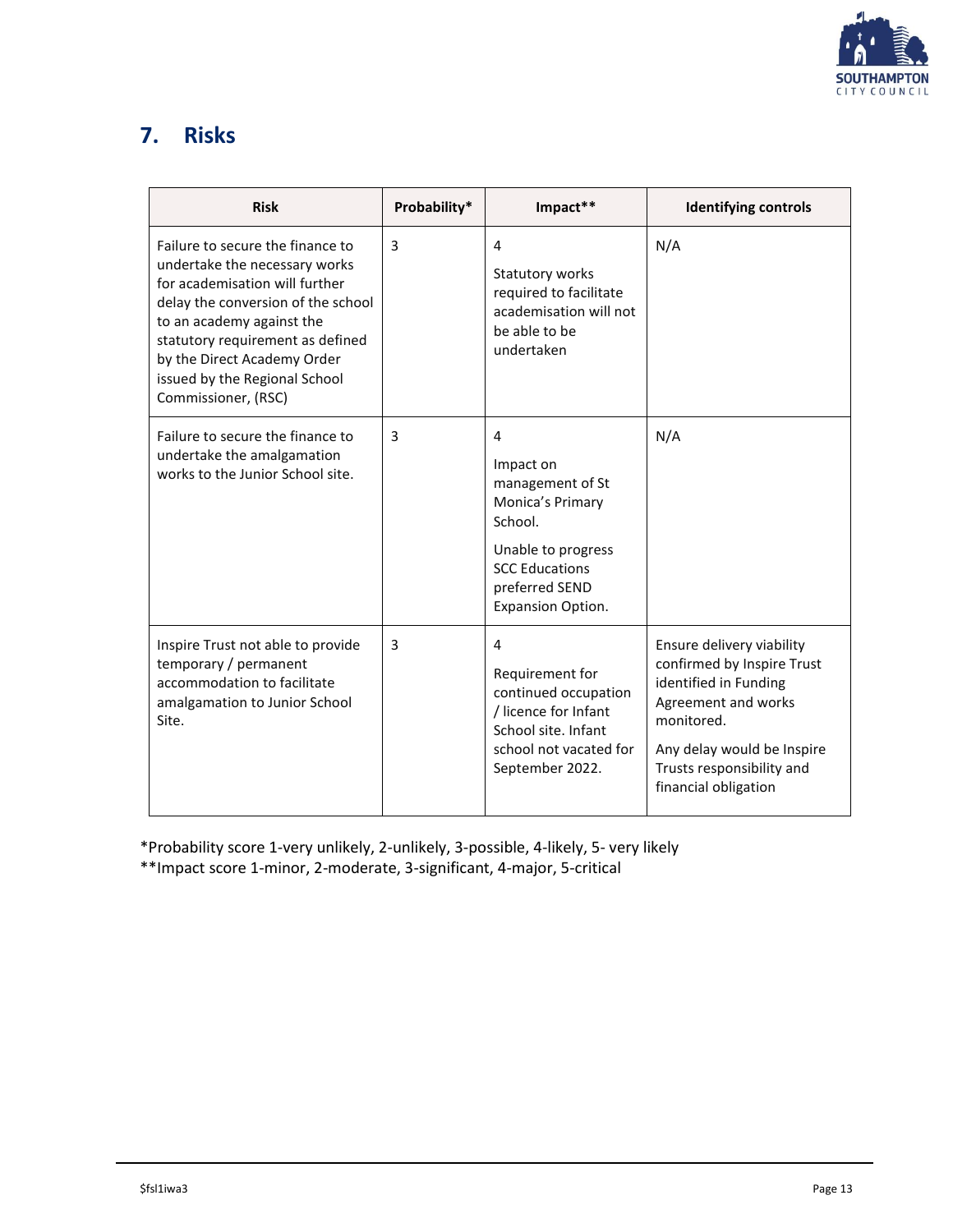

## <span id="page-13-0"></span>**8. Assumptions, Constraints and dependencies**

Full Business Case assumes that Inspire Trust will be able to procure and put permanent and temporary modular accommodation in place for the start of the2 2022/23 academic year as indicated in e-mail dated (To Be Confirmed By Rama).

There have been assumptions made around the profiling which may change once the Transfer agreement is drawn up and payment schedule agreed with the trust.

Time constraints mean that SCC would not be able to procure and deliver the project itself by September 2022, hence initiating discussions with Inspire Trust to see if they would be willing to take on project delivery.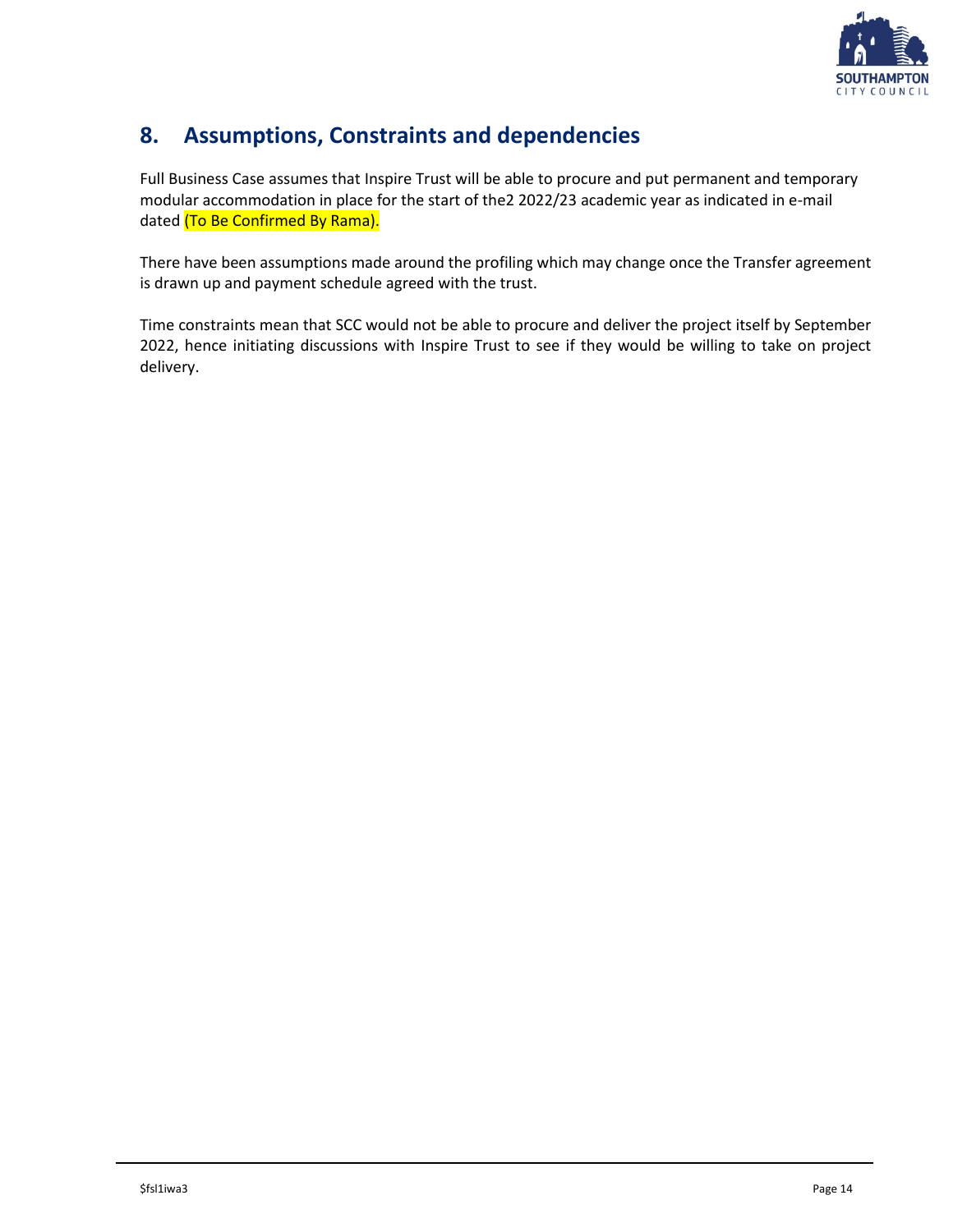

## <span id="page-14-0"></span>**9. Timescales**

Outline the key known milestones/dates (highlight where indicative vs known) including stage review dates for the recommended option

| <b>No</b> | <b>Key milestone</b>                                                                                             | <b>Baseline date</b>            |
|-----------|------------------------------------------------------------------------------------------------------------------|---------------------------------|
|           | <b>CRG</b>                                                                                                       | 28 <sup>th</sup> September 2021 |
| 2         | CAB                                                                                                              | 29 <sup>th</sup> September 2021 |
| 3         | Cabinet Date                                                                                                     | 18 <sup>th</sup> October 2021   |
| 4         | Academisation date                                                                                               | $1st$ January 2022              |
| 5         | Provision of temporary and permanent classroom provision on the<br>Junior School site to facilitate amalgamation | September 2022                  |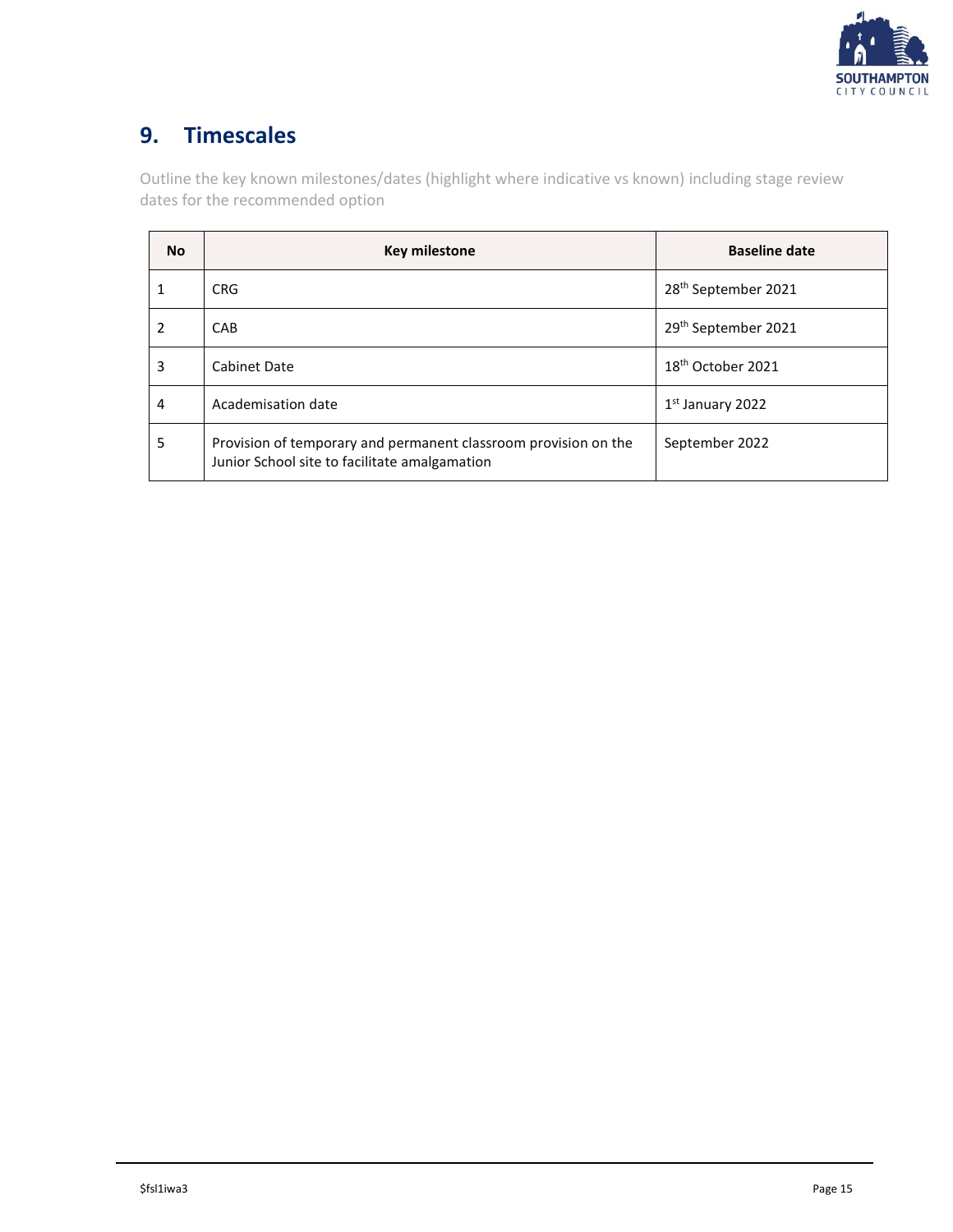

## <span id="page-15-0"></span>**10. Costs**

| <b>No</b> | <b>Description</b>                                                                                                        | <b>Funding source</b> | Cost       |
|-----------|---------------------------------------------------------------------------------------------------------------------------|-----------------------|------------|
| 1         | Condition Survey D1 & D2 Priorities (Capital<br><b>Funding Transfer)</b>                                                  | <b>SCA Grant</b>      | £908,000   |
| 2         | Provision of Temporary Classroom Provision to<br>Facilitate Amalgamation (Currently Approved<br>Revenue Funding Transfer) | Revenue               | £678,000   |
| 3         | Provision of Permanent Classroom Provision to<br>Facilitate Amalgamation (Capital Funding Transfer)                       | <b>SCA Grant</b>      | £350,000   |
| 4         | Internal SCC Academisation Costs (Refer Section 6<br>Above)                                                               | <b>SCA Grant</b>      | £4,000     |
|           | $\mathbf{u}$                                                                                                              | Revenue               | £11,000    |
|           | <b>TOTAL</b>                                                                                                              |                       | £1,951,000 |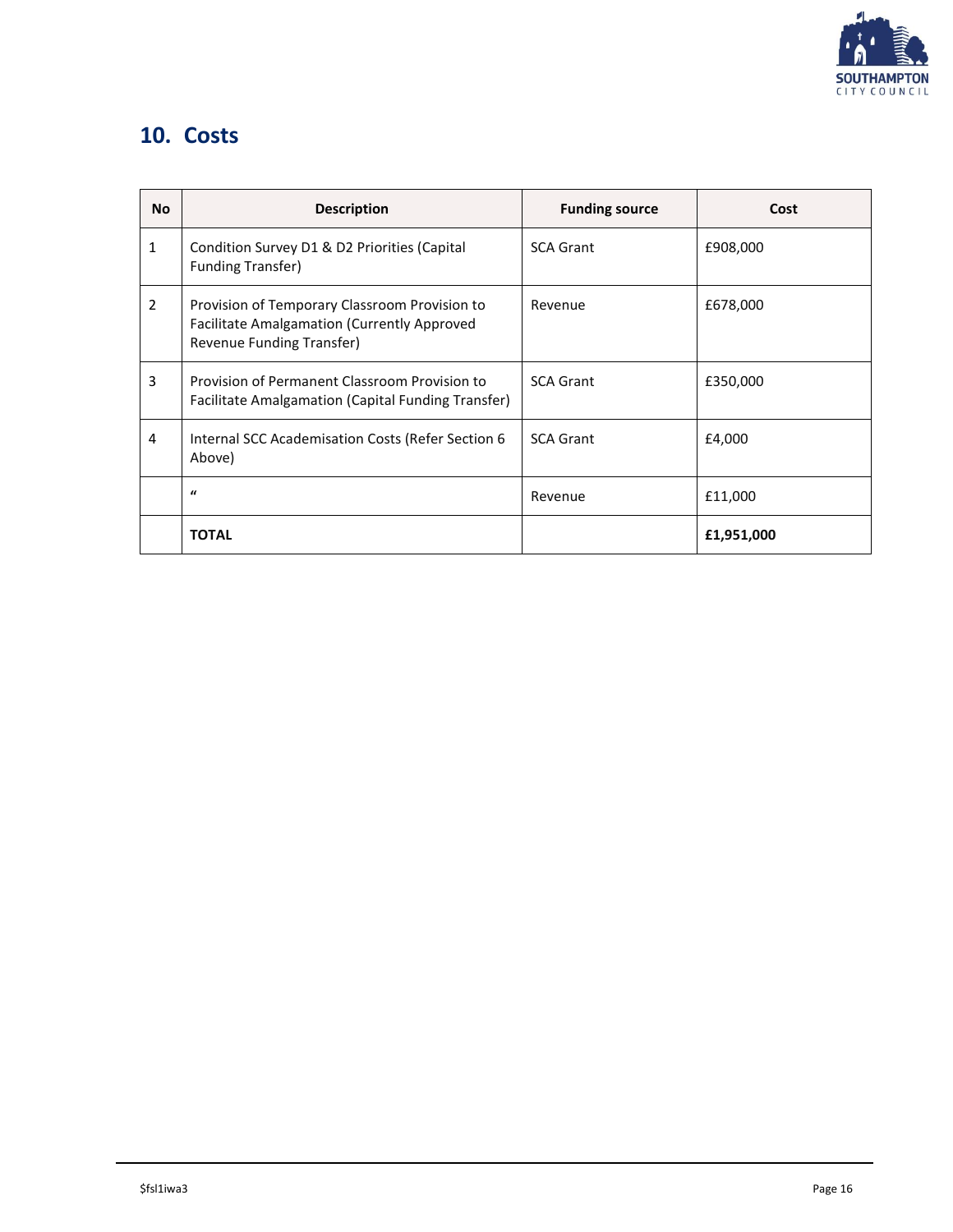

### <span id="page-16-0"></span>**11. Recommendation**

It is recommended that Option 3 from Section 4 is progressed, undertaking statutory repairs and maintenance to facilitate academisation, together with the amalgamation of the school on to the Junior School site to improve school management and free up the Infant School site for utilisation as part of the SCC Education preferred option for the SEND Expansion Programme.

Approval is sought for:

- 1. Capital Funding allocation to be made to fund the SCC R&M statutory commitments as part of the forced academisation of St Monica's infant School, together with the provision of two number permanent modular classrooms to facilitate amalgamation onto the Junior School site in the sum of £1,262,000 (Breakdown Included Above).
- 2. Revenue funding of £690,000, as approved at February 2021 Cabinet, and revised in July Update, is utilised to fund provision of three number temporary classrooms over academic years 2022/23 – 2025/26 in the sum of £689,000 (Breakdown Included Above).

**This document forms part of the Definition stage review and should be read in conjunction with other stage review documents**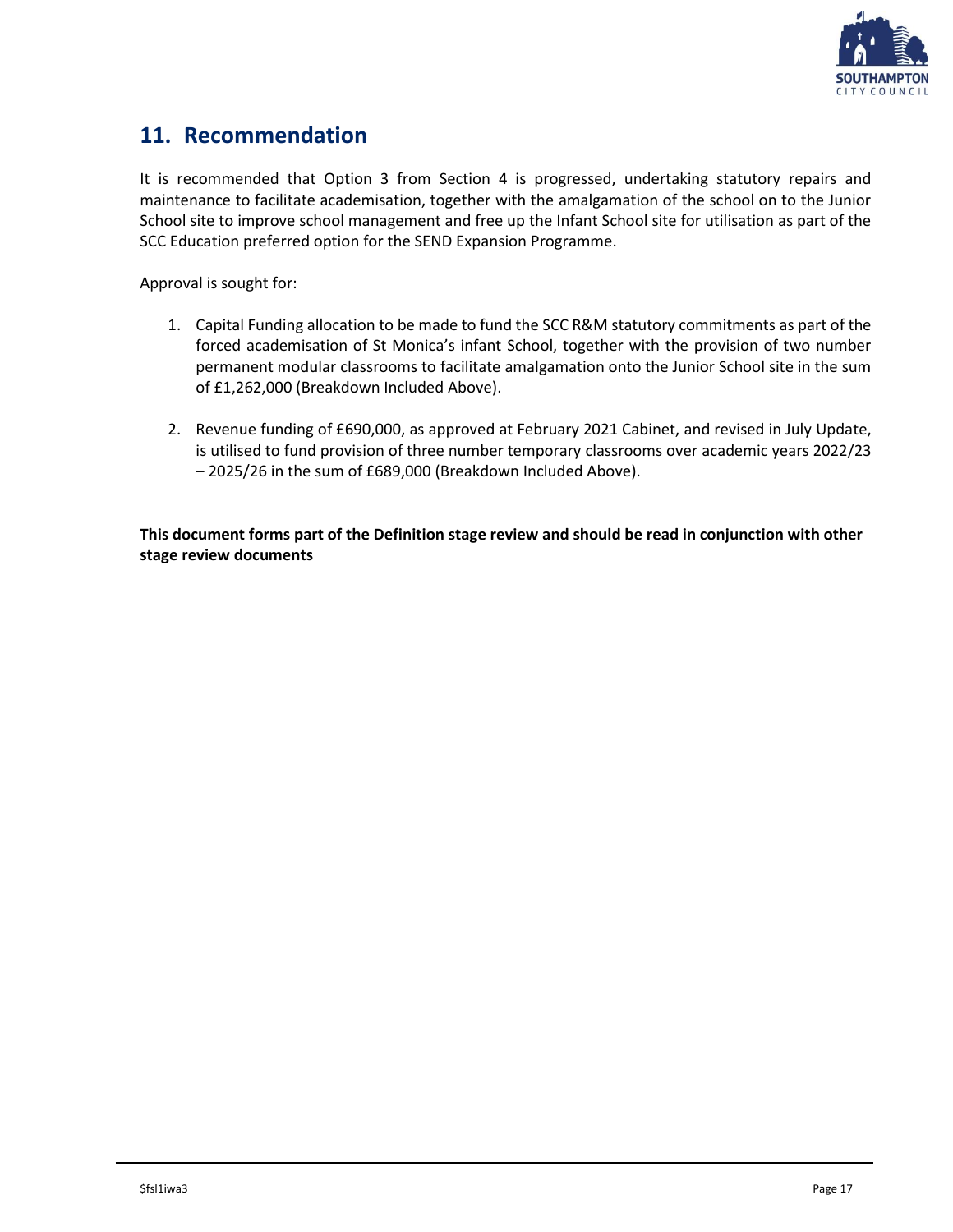

# <span id="page-17-0"></span>**12. Approval**

|                              | Date                                       |  |
|------------------------------|--------------------------------------------|--|
| <b>PMO</b>                   | Project Management Office - Karen Hilliard |  |
| Programme/Project<br>Sponsor | Robert Henderson                           |  |
| Finance business<br>partner  | Keith Petty / Maddy Modha                  |  |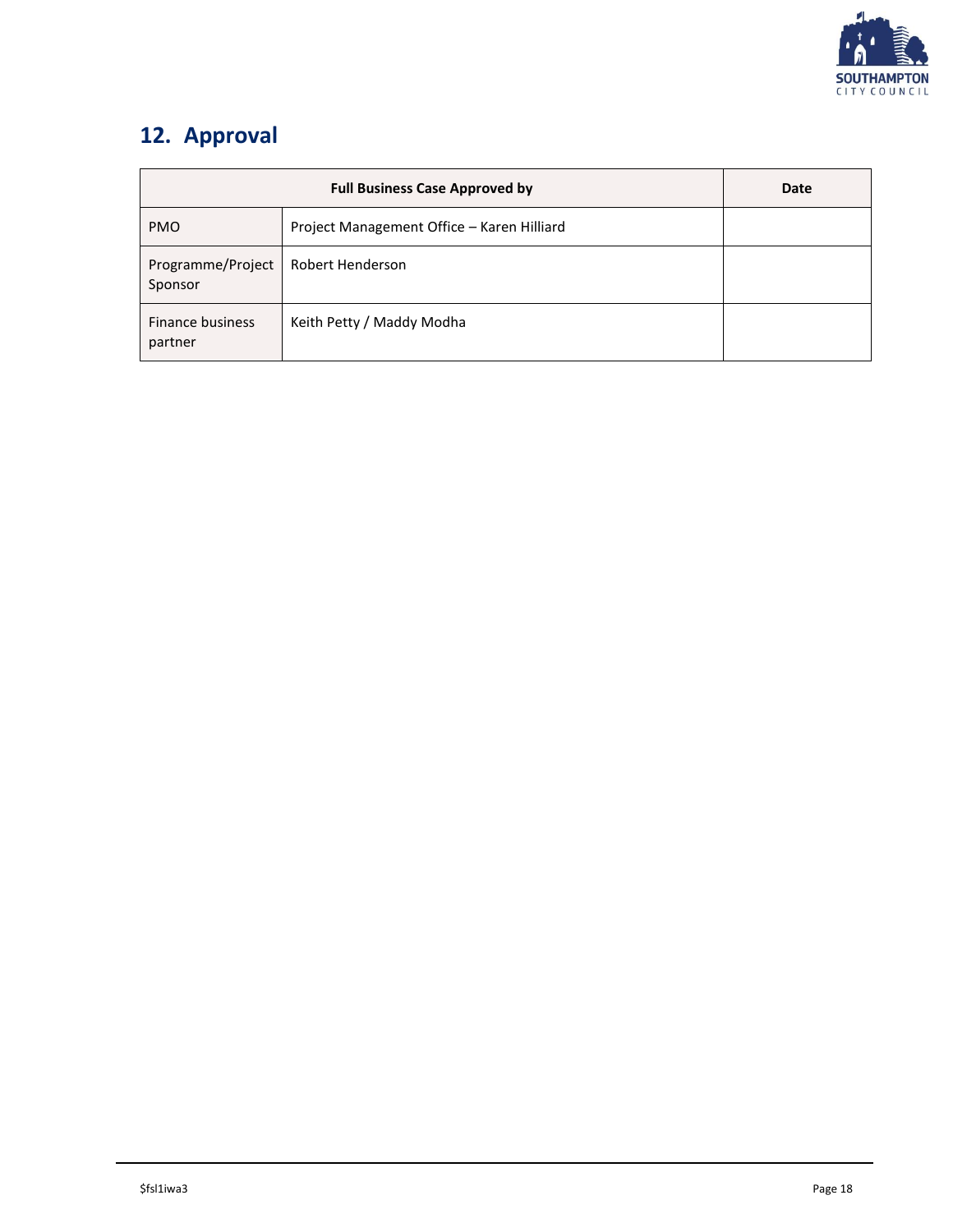

# <span id="page-18-0"></span>**13. Appendix A**

St Monica's Junior School Site Consolidation Feasibility Study